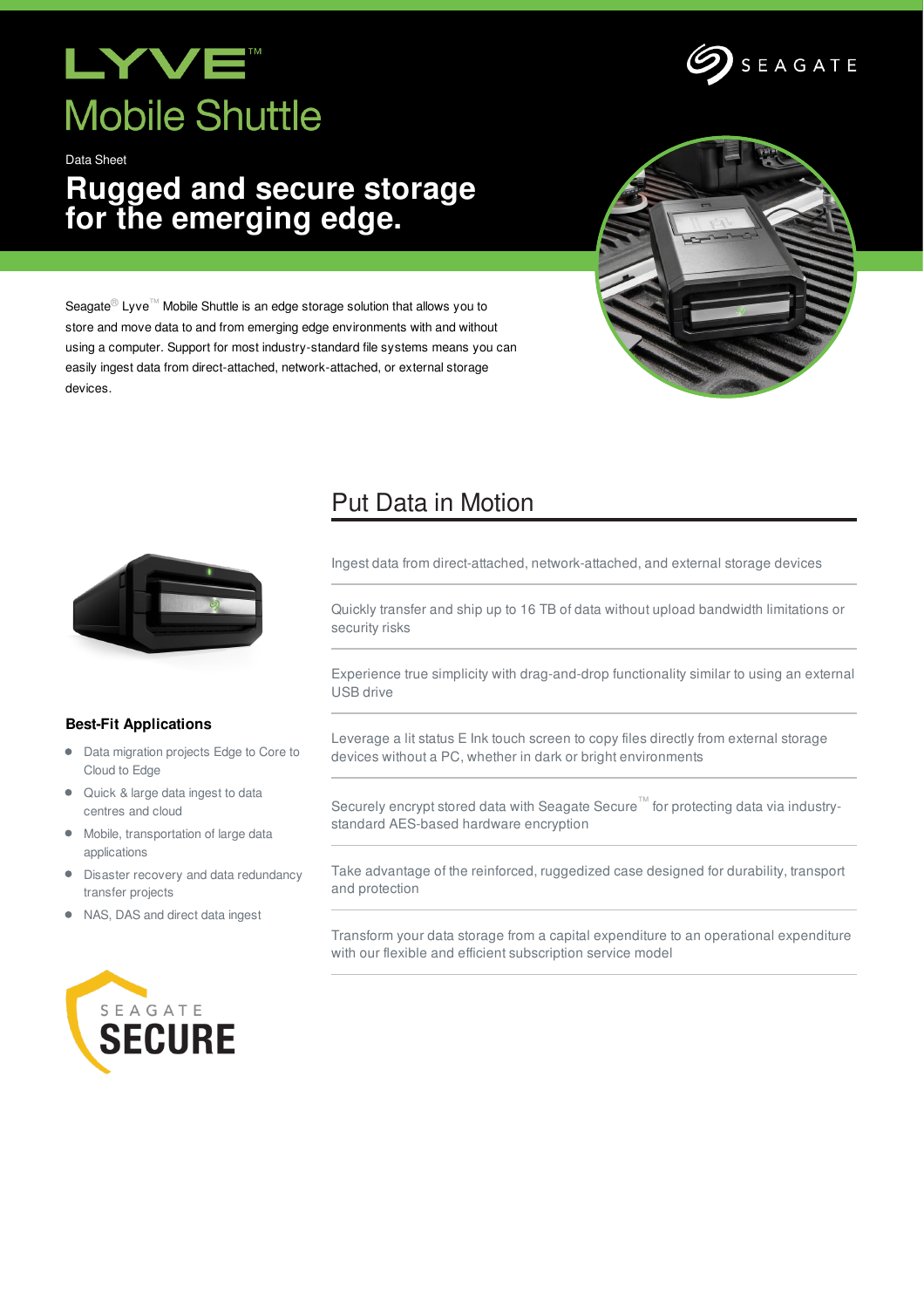## **LYVE Mobile Shuttle**



| Specifications            | 8TB<br><b>16 TB</b>                                                                                                                                                                                                                        |                                                  |  |  |  |
|---------------------------|--------------------------------------------------------------------------------------------------------------------------------------------------------------------------------------------------------------------------------------------|--------------------------------------------------|--|--|--|
| Configuration             | 2 × 4 TB SATA SSDs<br>16 TB SATA HDD                                                                                                                                                                                                       |                                                  |  |  |  |
| Drive Format              | exFAT or user-defined                                                                                                                                                                                                                      | exFAT or user-defined                            |  |  |  |
| Performance               | Up to 700 MB/s                                                                                                                                                                                                                             | Up to 255 MB/s                                   |  |  |  |
| Security                  | Seagate Secure <sup>™</sup> Encryption                                                                                                                                                                                                     | Seagate Secure™ Encryption                       |  |  |  |
| Display                   | E-ink Touch Screen, Front-lit LED                                                                                                                                                                                                          | E Ink Touch Screen. Front-lit LED                |  |  |  |
| Processor                 | Quad Core Intel Pentium 1.6G HZ (2.56 GHz Turbo)                                                                                                                                                                                           | Quad Core Intel Pentium 1.6G HZ (2.56 GHz Turbo) |  |  |  |
| Memory                    | 4 GB                                                                                                                                                                                                                                       | 4 GB                                             |  |  |  |
| On-board I/O              | USB 3.1 Gen 2 Type C (DAS mode)                                                                                                                                                                                                            | USB 3.1 Gen 2 Type C (DAS mode)                  |  |  |  |
|                           | 10 GbE Ethernet RJ45 (NAS mode)                                                                                                                                                                                                            | 10 GbE Ethernet RJ45 (NAS mode)                  |  |  |  |
|                           | Power via USB-C                                                                                                                                                                                                                            | Power via USB-C                                  |  |  |  |
| NAS Mode Protocols        | SMB/CIFS, NFS                                                                                                                                                                                                                              | SMB/CIFS, NFS                                    |  |  |  |
| <b>Included Cables</b>    | 1 x USB-C to USB-C                                                                                                                                                                                                                         | 1 x USB-C to USB-C                               |  |  |  |
|                           | 1 x USB-C to USB Type A                                                                                                                                                                                                                    | 1 x USB-C to USB Type A                          |  |  |  |
|                           | 1 x USB-C Power                                                                                                                                                                                                                            | 1 x USB-C Power                                  |  |  |  |
| Power                     | Type C PD 3.0 power adaptor (65W)                                                                                                                                                                                                          | Type C PD 3.0 power adaptor (65W)                |  |  |  |
| Non-operational Drop      | 1.22m/4 Feet<br>305 mm/1 Foot                                                                                                                                                                                                              |                                                  |  |  |  |
| Operational Drop          | 305 mm/1 Foot<br>102 mm/4in                                                                                                                                                                                                                |                                                  |  |  |  |
| Non-Operational Vibration | 1.14G                                                                                                                                                                                                                                      | 1.14G                                            |  |  |  |
| Operational Vibration     | 0.25G, Random, 5-500 Hz                                                                                                                                                                                                                    | 0.25G, Random, 5-500 Hz                          |  |  |  |
| Temperature               | +5°C to +35°C   +41°F to +95°F (operating)<br>+5°C to +50°C   +41°F to +95°F (operating)<br>$-40^{\circ}$ C to +70° C   $-40^{\circ}$ F to +158° F (non-operating)<br>$-40^{\circ}$ C to +70°C   $-40^{\circ}$ F to +158°F (non-operating) |                                                  |  |  |  |
| Relative Humidity         | 10% to 60% (non-condensing, operating)<br>10% to 60% (non-condensing, operating)<br>5% to 85% (non-condensing, non-operating)<br>5% to 85% (non-condensing, non-operating)                                                                 |                                                  |  |  |  |
| Noise Level               | $<$ 35dbA                                                                                                                                                                                                                                  | $<$ 35dbA                                        |  |  |  |
| Regulatory Compliance     | FCC, CE, NRTL, RCM, BSMI, VCCI, MSIP, NOM, KCC, RoHS-2                                                                                                                                                                                     |                                                  |  |  |  |

| Specifications                            |                           |                       |                                  |                          |
|-------------------------------------------|---------------------------|-----------------------|----------------------------------|--------------------------|
| Retail Packaging                          | <b>Product Dimensions</b> | <b>Box Dimensions</b> | <b>Master Carton Dimensions</b>  | <b>Pallet Dimensions</b> |
| Length (in/mm)                            | 12.72 in/323 mm           | 18.25 in/464 mm       | 18.9 in/480 mm<br>48 in/1,220 mm |                          |
| Width (in/mm)                             | 7.09 in/180 mm            | 14.5 in/369 mm        | 7.9 in/200 mm                    | 40 in/1016 mm            |
| Depth (in/mm)                             | 3.54 in/90 mm             | 6.9 in/176 mm         | 15.4 in/390 mm                   | 50.91 in/1,293 mm        |
| Weight (lb/kg) $(2 \times 4$ TB SATA SSD) | 8.77 lb/3.98 kg           | 16.32 lb/7.4 kg       | 17.64 lb/8 kg                    | 678.14 lb/307.6 kg       |
| Weight (lb/kg) (16 TB SATA HDD)           | 9.92 lb/4.5 kg            | 17.42 lb/7.9 kg       | 18.74 lb/8.5 kg                  | 720.03 lb/326.6 kg       |
|                                           |                           |                       |                                  |                          |
| Boxes per Master Carton                   |                           |                       |                                  |                          |
| Master Cartons per Pallet                 | 36                        |                       |                                  |                          |
| Pallet Layers                             |                           |                       |                                  |                          |